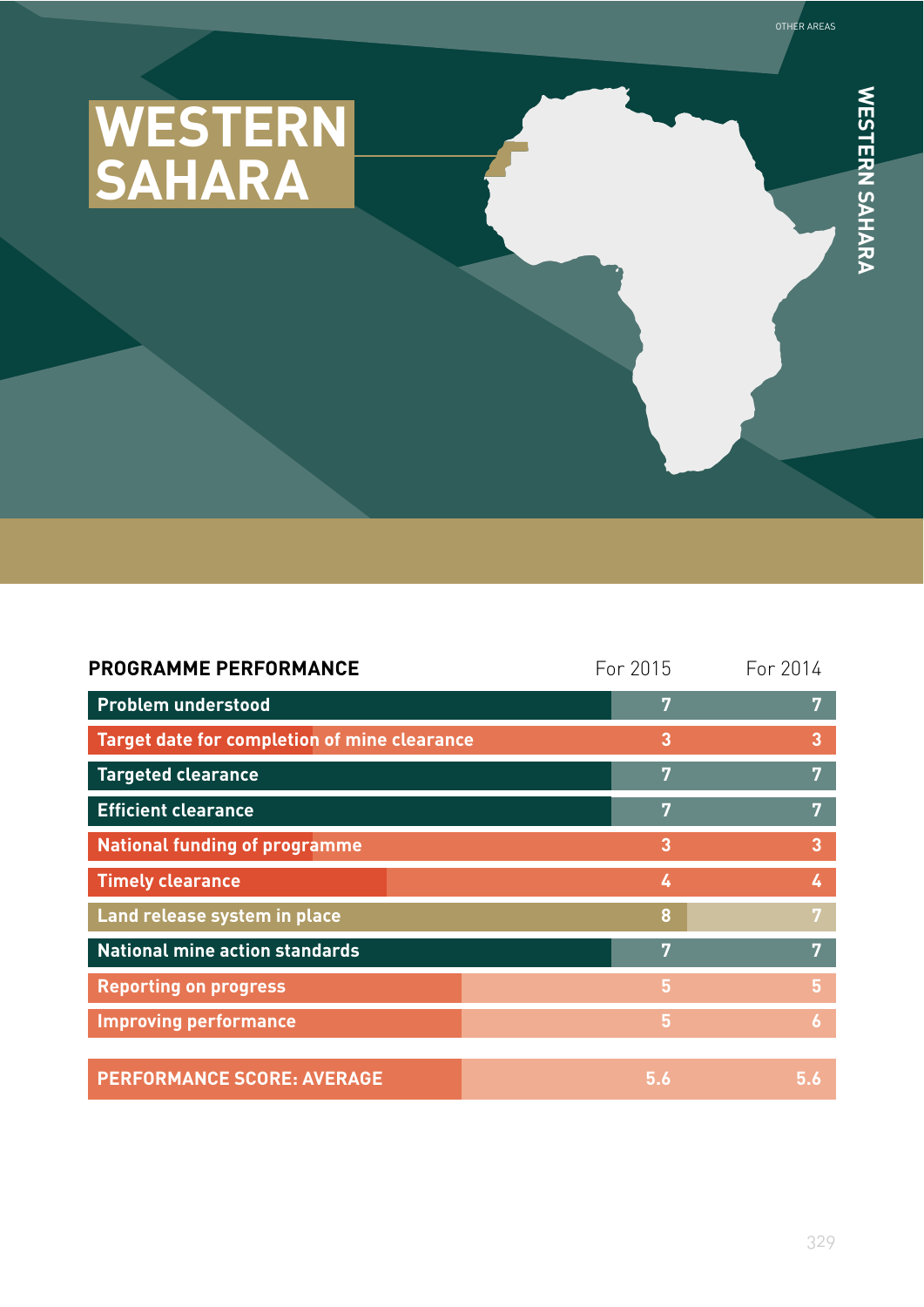### **PERFORMANCE COMMENTARY**

While overall land release output decreased in Western Sahara in 2015, greater efforts were made to improve the future efficiency of mine action operations through the tasking of recorded suspected hazardous areas (SHAs) and confirmed hazardous areas (CHAs) for non-technical survey (NTS) in order to better define and reduce the inflated estimates of the size of SHAs and CHAs recorded in a 2008 survey.

### **RECOMMENDATIONS FOR ACTION**

- The Saharawi Arab Democratic Republic should formally commit to respect and **implement the Anti-Personnel Mine Ban Convention (APMBC), including to clear all mine contamination east of the Berm as soon as possible.**
- Morocco should ensure immediate access and unhindered movement of all civilian staff of **the United Nations Mission for the Referendum in Western Sahara (MINURSO), including UN Mine Action Service (UNMAS) international staff, in order to allow demining by MINURSO and UNMAS to return to full functionality.**

### **CONTAMINATION**

The exact extent of mine contamination across Western Sahara is not known, although the areas along the Berm $^{\rm l}$  are thought to contain some of the densest mine contamination in the world. $^{\rm 2}$ The contamination is a result of fighting in previous decades between the Royal Moroccan Army (RMA) and the Popular Front for the Liberation of Saguia el Hamra and Rio de Oro (Polisario Front) forces.

As at the end of 2015, Western Sahara had a total of 42 mined areas totalling over 256km² to the east of the Berm, as set out in Table 1. $^3$  This is almost  $4$ km $^2$  less than at the end of 2014 according to UNMAS's estimate of contamination. $^4$  Of the 42 areas, 7, covering a total of 61.9km $^2$ , are located within the 5km-wide buffer strip and are inaccessible for clearance.<sup>5</sup>

#### **Table 1: Mine contamination east of the Berm as at end 2015**<sup>6</sup>

| Type of<br>  contamination | <b>CHA<sub>s</sub></b> | Area (km <sup>2</sup> ) | <b>SHAs</b> | Area (km <sup>2</sup> ) |
|----------------------------|------------------------|-------------------------|-------------|-------------------------|
| AP mines                   | 0                      |                         |             | 0.099                   |
| AV mines                   | 9                      | 3.22                    | 19          | 73.13                   |
| AP/AV mines                | 0                      |                         | 13          | 183.27                  |
| <b>Totals</b>              | 9                      | 3.22                    | 33          | 256.499                 |

Both the north and south of Western Sahara contained anti-personnel mines, as set out in Table 2.7

1 A 2,700km-long defensive wall, the Berm, was built during the conflict, dividing control of the territory between Morocco on the west, and the Polisario Front on the east. The Berm is 12 times the length of the Berlin Wall and second in length only to the Great Wall of China.

- 2 See UNMAS, "About UNMAS in Western Sahara", updated May 2015, at: http://www.mineaction.org/programmes/westernsahara; and Action On Armed Violence (AOAV), "Making life safer for the people of Western Sahara", London, August 2011, at: http://www.aoav. org.uk/wp-content/uploads/2013/06/Making\_life\_safer\_for\_the\_ people\_of\_western\_sahara1.pdf.
- 3 Email from Sarah Holland, Programme Officer, UNMAS, 26 April 2016. The extent of contamination in Moroccan-controlled territory to the west of the Berm remains unknown.
- 4 Response to questionnaire by Sarah Holland, UNMAS, 18 May 2015. The extent of contamination in Moroccan-controlled territory to the west of the Berm remains unknown.
- 6 Email from Sarah Holland, UNMAS, 26 April 2016.
- 7 Ibid.

<sup>5</sup> The buffer strip is an area 5km wide east of the Berm. MINURSO, "Ceasefire Monitoring Overview", undated but accessed 1 June 2016, at: https://minurso.unmissions.org/Default. aspx?tabid=11421&language=en-US.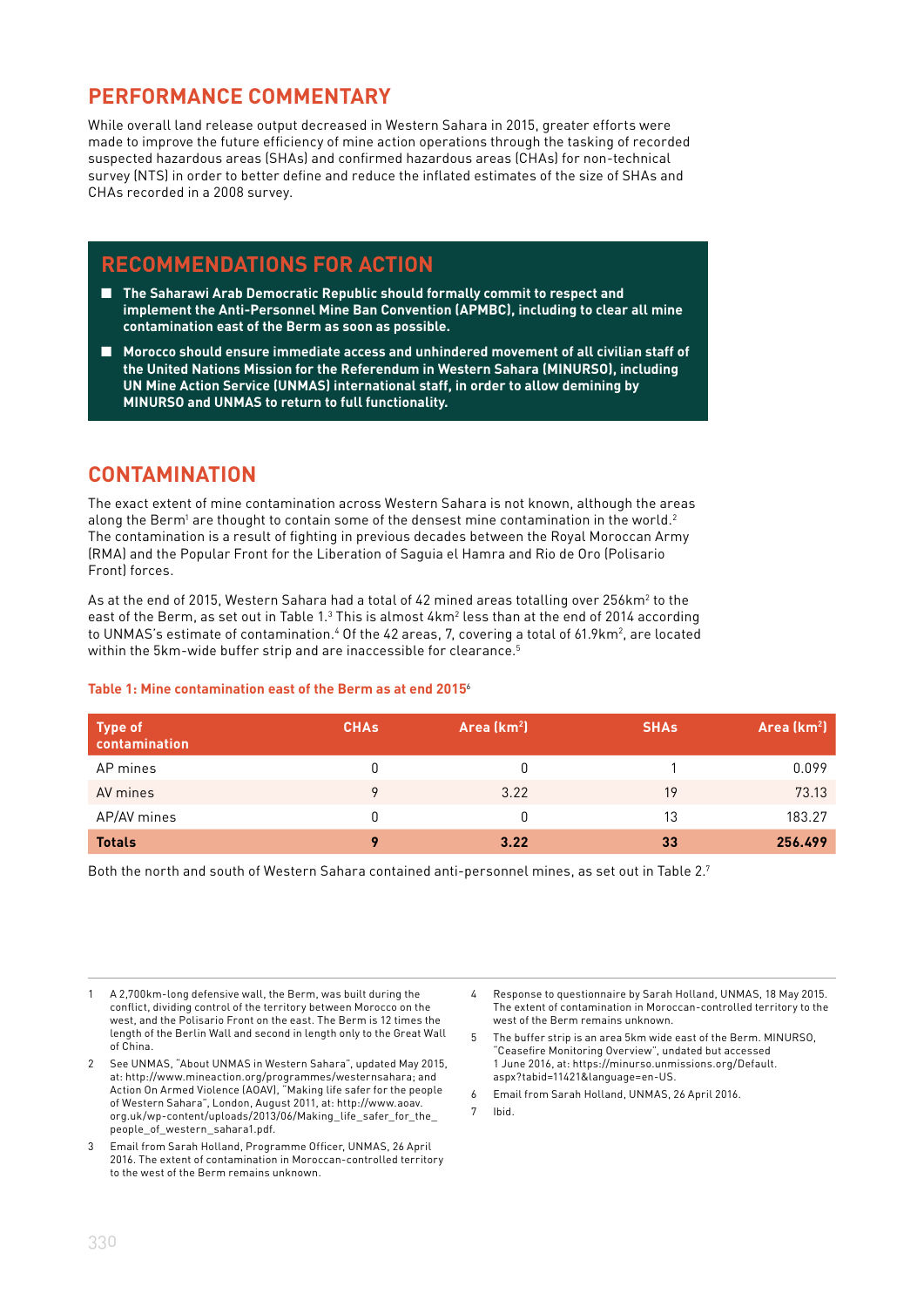OTHER AREAS

| <b>Province</b>  | <b>CHA<sub>s</sub></b> | Area $(km2)$ | <b>SHAs</b> | Area (km <sup>2</sup> ) |
|------------------|------------------------|--------------|-------------|-------------------------|
| North Region EoB |                        |              |             | 0.10                    |
| South Region EoB |                        |              | 13          | 183.27                  |
| <b>Totals</b>    |                        |              | 14          | 183.37                  |

UNMAS reported that in 2015, previously confirmed mined areas were reclassified as SHAs in the Information Management System for Mine Action (IMSMA) database in order for survey to be carried out with the aim of better defining and narrowing the size of the CHAs. It also reviewed and audited the IMSMA database where SHAs had been tasked for survey in order to identify CHAs and to release areas with no contamination.<sup>9</sup>

A survey in 2006–08 by an international non-governmental organisation (NGO), then Landmine Action, later Action on Armed Violence (AOAV), initially identified 37 mined areas on the east of the Berm, nearly half of which were in Bir Lahlou, followed by Tifariti, Mehaires, and Awanit.<sup>10</sup> According to UNMAS, five minefields were addressed in 2012–16, but new mined areas continued to be identified. No new anti-personnel mine contamination was identified in 2015.11

Neither survey nor clearance has been conducted in the 5km buffer zone to the east of the Berm.12 The extent of contamination west of the Berm remains unknown, and as of April 2016, no survey had been carried out there.<sup>13</sup> The RMA controls territory to the west of the Berm where it has been conducting large-scale demining. According to UNMAS, the RMA cooperates with the UN Mine Action Coordination Centre (MACC) and submits regular monthly reports, helping to build a clearer understanding of the mine and explosive remnants of war (ERW) threat across Western Sahara.14

The total number of mine/ERW victims in Western Sahara is not known, though estimates suggest more than 2,500 victims since 1975.15 From April 2015 to March 2016, the UN reported two mine and ERW accidents, involving five civilians. West of the Berm, in fifteen incidents, two civilians were killed and twenty-one injured, and one soldier was killed and another eight were injured.<sup>16</sup>

The significant mine, submunition, and other UXO contamination in Western Sahara continues to pose a daily threat to the local, nomadic, and refugee

populations, along with UN personnel and military observers, and humanitarian actors.17 Contamination from mines and ERW negatively impacts socio-economic growth and development, limiting access to fluctuating and seasonally dependent water sources vital for animal herding and small-scale agriculture on which local populations depend.18

In 2015, the UN reported that many minefields are located in areas with increasing civilian activity, including where civilians were returning home from refugee camps and building infrastructure north-east of the Berm in several areas that were largely abandoned since 1976.19

## **PROGRAMME MANAGEMENT**

MINURSO manages a Mine Action Coordination Centre (MACC). MINURSO MACC supports the mine action activities implemented by commercial contractor Dynasafe MineTech Limited (DML) and NGO Norwegian People's Aid (NPA) in 2015.<sup>20</sup>

In September 2013, the Polisario Front established a local mine action coordination centre (the Saharawi Mine Action Coordination Office, SMACO), which is responsible for coordinating mine action in Western Sahara east of the Berm and for land release activities.<sup>21</sup> SMACO, which was established with UN support, started its activities in January 2014.

## **Strategic Planning**

MINURSO MACC's activities are conducted in accordance with the UN Mine Action Strategy for 2013–18. UNMAS planned to develop a mine action strategy specific to Western Sahara in the second half of 2015.<sup>22</sup> As at April 2016, the strategy was still under development and awaiting finalisation and approval by mine action stakeholders.<sup>23</sup>

8 Ibid.

- 9 Email from Graeme Abernethy, Programme Manager, UNMAS, 24 August 2016.
- 10 Email from Penelope Caswell, Field Programme and Geographic Information System Manager, AOAV, 18 May 2010.
- 11 UNMAS, "About UNMAS in Western Sahara", updated May 2016; and email from Sarah Holland, UNMAS, 26 April 2016.
- 12 Response to questionnaire by Sarah Holland, UNMAS, 24 February 2014.
- 13 UNMAS, "2016 Portfolio of Mine Action Projects: MINURSO (UN Mission for the Referendum in Western Sahara)", at: http://www. mineaction.org/taxonomy/term/1064; and email from Sarah Holland, UNMAS, 26 April 2016.
- 14 UNMAS, "2016 Portfolio of Mine Action Projects: MINURSO".
- 15 AOAV, "Making life safer for the people of Western Sahara", 7 August 2011; and UNMAS, "2016 Portfolio of Mine Action Projects: MINURSO".
- 16 "Report of the UN Secretary-General on the situation concerning Western Sahara", UN doc. S/2016/355, 19 April 2016, p. 9.
- 17 Emails from Sarah Holland, UNMAS, 26 April 2016 and 18 May 2015.
- 18 Ibid.; and UNMAS, "2016 Portfolio of Mine Action Projects: MINURSO".
- 19 "Report of the UN Secretary-General on the situation concerning Western Sahara", UN doc. S/2015/246, 10 April 2015, p. 7.
- 20 Email from Sarah Holland, UNMAS, 26 April 2016.
- 21 Response to questionnaire by Sarah Holland, UNMAS, 24 February 2014; and email, 25 February 2014.
- 22 Email from Sarah Holland, UNMAS, 5 June 2015.
- 23 Ibid., 26 April 2016.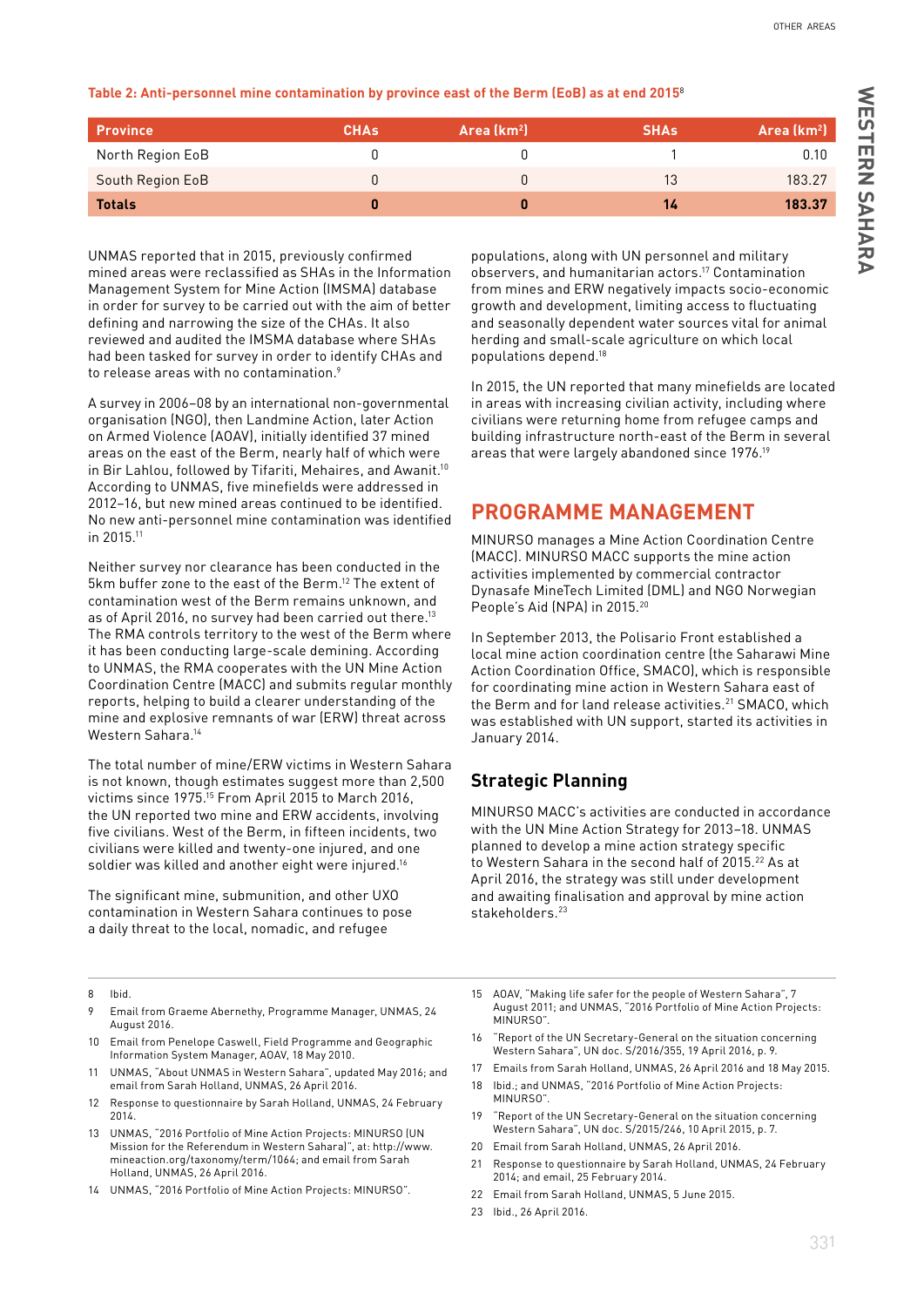UNMAS reported that the MACC identifies priorities for mine clearance to the east of the Berm in conjunction with SMACO. These priorities are then confirmed with MINURSO and an annual operational work plan is developed and implemented. Priorities for mine clearance are areas that restrict MINURSO from carrying out its mandate and have a high impact on local communities.<sup>24</sup>

#### **Standards**

In 2016, UNMAS intended to develop local mine action standards applicable east of the Berm in coordination with mine action partners. Once completed, the standards will be jointly managed by SMACO and MINURSO MACC.25

### **Operators**

In 2015, MINURSO MACC deployed three multi-task teams (MTTs) and one community liaison/risk education/survey team, employing a total of 37 operational staff. Of its four teams, two MTTs were tasked for mine clearance.<sup>26</sup>

DML, formerly called Mine Tech International (MTI), changed its name on 3 August 2015 to Dynasafe MineTech Limited.27 It took over the UN Office for Project Services (UNOPS) tender for mine action in Western Sahara in September 2014 from AOAV, which closed operations due to lack of funding.28

In 2015, NPA deployed to Western Sahara for a two-year period with two MTTs totalling seventeen demining personnel tasked to conduct mine clearance.<sup>29</sup>

#### **Quality Management**

An external quality management system is in place and is implemented by MINURSO MACC. UNMAS reported that of all quality assurance (QA) assessment visits conducted in 2015, approx. 70% pertained to minefield clearance.<sup>30</sup> NPA reported that SMACO also conducted external QA and quality control (QC) activities.<sup>31</sup>

#### **Information Management**

UNMAS stated that a complete audit of the IMSMA database was initiated in 2015, which was expected to be completed mid-2016. According to UNMAS, the audit was designed to ensure the data in IMSMA is accurate and comprehensive, and includes information on mined areas, cluster strike areas, and UXO spot sites. It said database integrity checks were performed on a weekly basis during the year.<sup>32</sup>

# **LAND RELEASE**

No areas containing anti-personnel mines were released in 2015. All tasked areas were contaminated with anti-vehicle mines but no anti-personnel mines were located during clearance. 33

According to UNMAS, nearly 4.4km<sup>2</sup> of other mine and ERW contamination was released in 2015, of which  $502,901$ m<sup>2</sup> was cleared and  $3,881,967$ m<sup>2</sup> was cancelled by NTS.34 NPA began operations in August 2015 and its teams deployed on one task for a three-month period, where the main threat was from anti-vehicle mine contamination. It reported additionally cancelling  $247,000$ m<sup>2</sup> by NTS and reducing a further 103,000m<sup>2</sup> through technical survey.35 According to UNMAS, DML confirmed  $289,889$ m<sup>2</sup> as mined.<sup>36</sup>

This compares to clearance of 1.2 $km<sup>2</sup>$  of mined area in 2014.37 No land was reported cancelled or reduced by non-technical or technical survey during that year, though 52km2 of SHA was handed over to local communities after the completion of a combination of non-technical and technical survey carried out over two years in 2012–14, and almost  $4.2$ km<sup>2</sup> was confirmed as mined in 2014. $38$ 

To the west of the Berm, according to a UN Secretary-General report, RMA reported, improbably in the view of Mine Action Review, that it had cleared more than 220.3km2 in territory under its control between April 2015 and April 2016. This is a slight decrease from the nearly 223km2 it reported clearing between April 2014 and March 2015.<sup>39</sup>

24 Ibid.

- 25 Ibid.
- 26 Email from Sarah Holland, UNMAS, 26 April 2016.
- 27 Dynasafe website, "History of MineTech", accessed 10 May 2016, at: http://www.minetech.co.uk/who-we-are/history-of-minetech/.
- 28 Emails from Melissa Fuerth, Head of Programmes, AOAV, 7 May 2015; and Melissa Andersson, Country Director, NPA, 11 April 2015.
- 29 Email from El Hadji Mamadou Kebe, Programme Manager, NPA, 4 May 2016.
- 30 Email from Sarah Holland, UNMAS, 26 April 2016.
- 31 Email from El Hadji Mamadou Kebe, NPA, 4 May 2016.
- 32 Email from Sarah Holland, UNMAS, 26 April 2016.
- 33 Email from Graeme Abernethy, UNMAS, 24 August 2016.
- 34 Ibid.
- 35 Email from El Hadji Mamadou Kebe, NPA, 4 May 2016.
- 36 Email from Sarah Holland, UNMAS, 26 April 2016; and response to questionnaire, 18 May 2015.
- 37 Response to questionnaire by Sarah Holland, UNMAS, 18 May 2015.
- 38 Email from Sarah Holland, UNMAS, 26 April 2016, and response to questionnaire, 18 May 2015.
- 39 "Report of the UN Secretary-General on the situation concerning Western Sahara", UN doc. S/2016/355, 19 April 2016, p. 10.